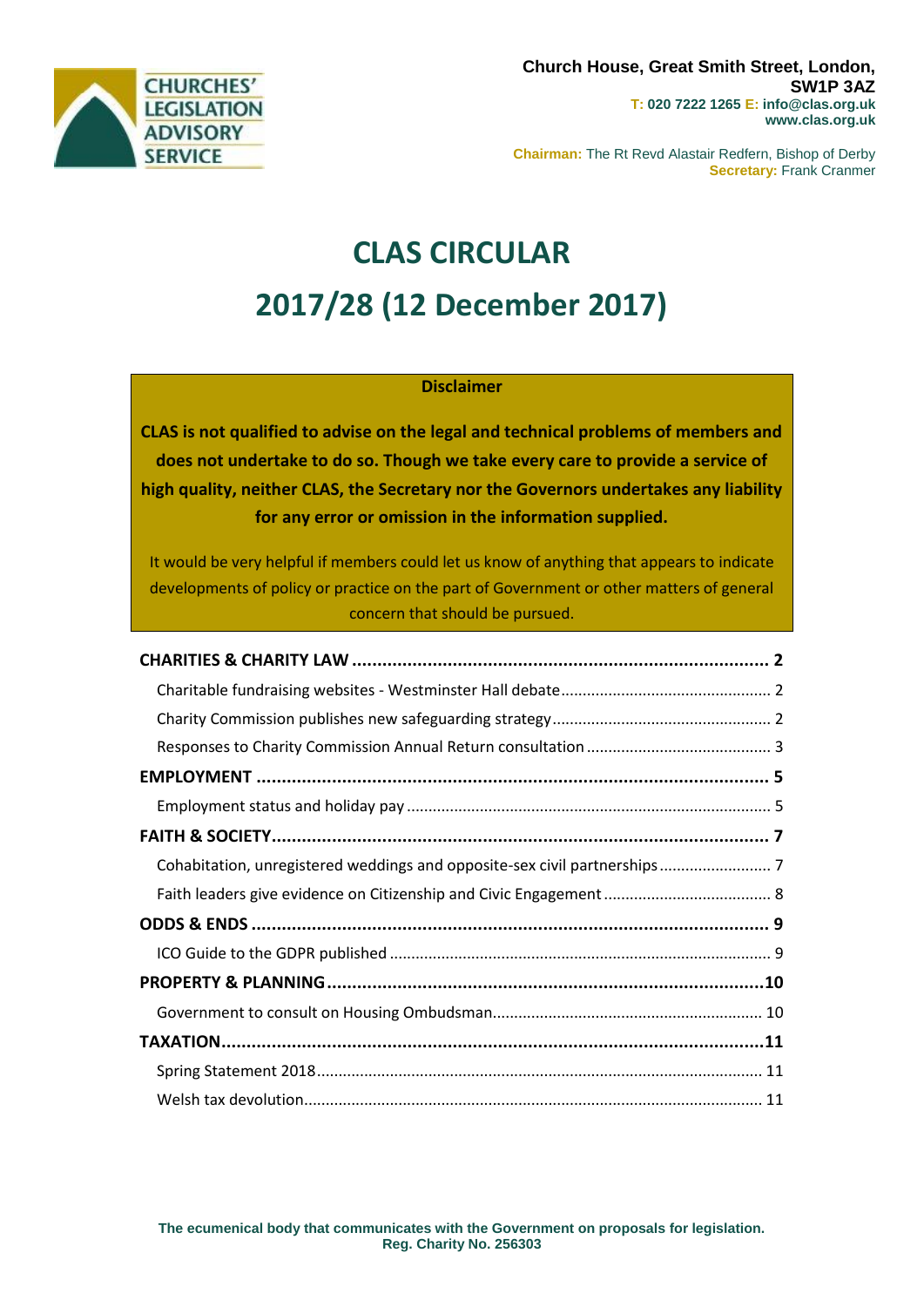# <span id="page-1-0"></span>**CHARITIES & CHARITY LAW**

<span id="page-1-1"></span>**Charitable fundraising websites - Westminster Hall debate**

**For information**

Mary Robinson MP (*Con, Cheadle*) secured a [Westminster Hall debate](http://hansard.parliament.uk/commons/2017-11-28/debates/D2A4AAF2-6A62-4DF5-B95B-9ACA6055FF4B/CharitableFundraisingWebsites) on 28 November 2017 to consider charitable fundraising websites and associated charges.

She noted in particular that traditional means of donation, such as cheques or bank transfers, had become less frequent and charities had increasingly moved to using charitable websites and online platforms. This new way of raising funds came at a cost, however, as "most online giving platforms charge charities an administration or transaction fee for processing each donation". She criticised JustGiving, where £25,000 of a donation of £400,000 for Grenfell survivors was taken in processing fees.

Minister for Civil Society Tracey Crouch agreed that "fundraising must be undertaken responsibly by all if public trust is to be maintained." She also noted that the Fundraising Regulator had taken major steps to strengthen regulation and ensure that the public were protected from poor practices. She suggested that effective self-regulation rather than Government intervention could meet the public's expectations. The Fundraising Regulator and the Charity Commission had further confirmed their commitment to transparency on fees and charges and had agreed to disseminate clear and consistent public advice.

[Source: House of Commons – 28 November]

#### <span id="page-1-2"></span>**Charity Commission publishes new safeguarding strategy**

**For information and possibly for action**

The Charity Commission has published a new [safeguarding strategy,](http://www.gov.uk/government/publications/strategy-for-dealing-with-safeguarding-issues-in-charities/strategy-for-dealing-with-safeguarding-issues-in-charities) highlighting it as a key governance priority for all charities. It has also noted that safeguarding goes beyond protecting groups traditionally considered to be vulnerable – namely, children and adults at risk – to ensuring that *no one who comes into contact with a charity* suffers distress or harm.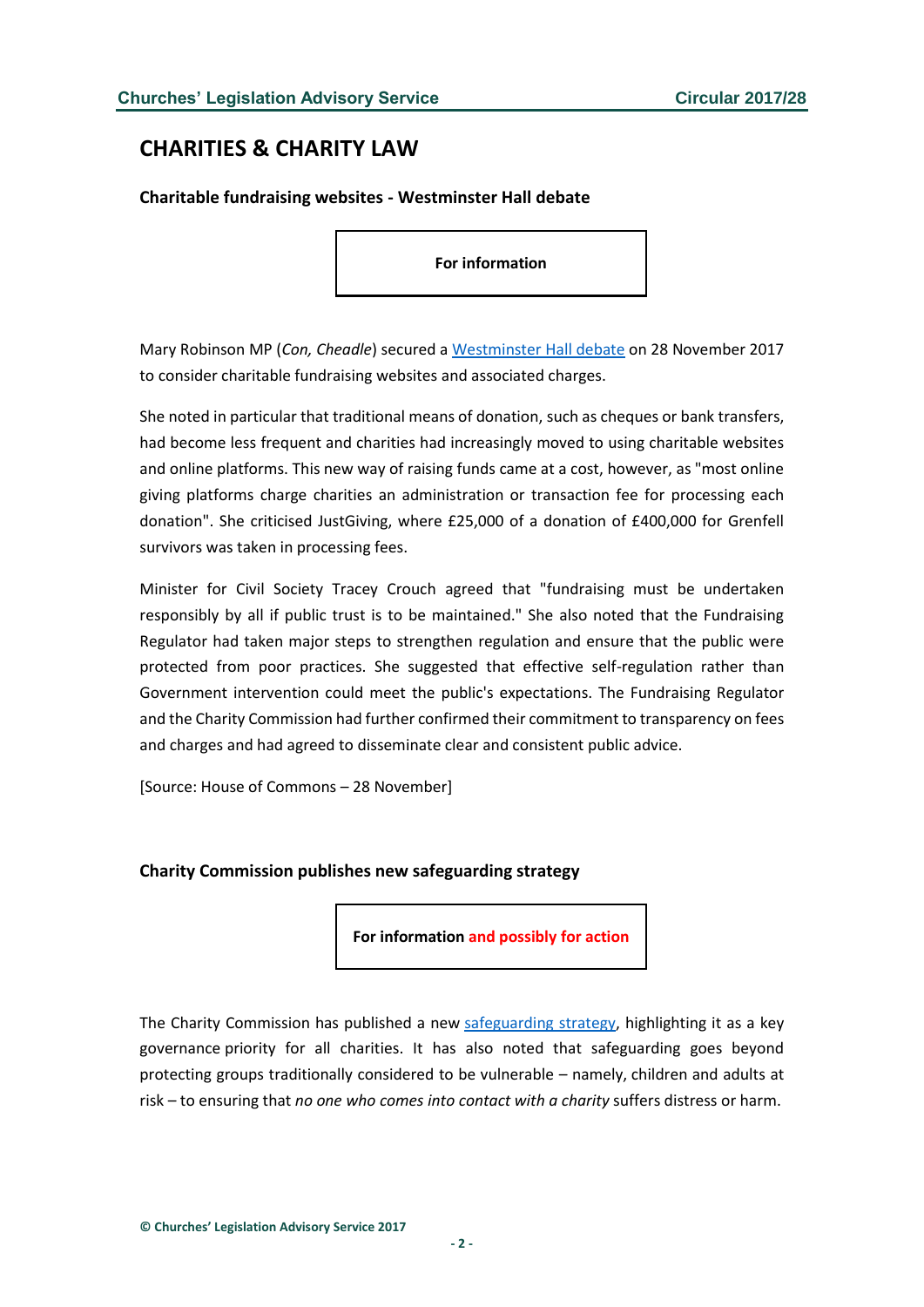The new strategy is clear that safeguarding covers preventing physical abuse but also means protecting people from harm more generally, including neglect, emotional abuse, exploitation, radicalisation, and the consequences of the misuse of personal data.

Where a charity funds other organisations, such as overseas partners, that work with children or adults at risk, its trustees should carry out appropriate due diligence so that they can be confident that their partner has in place appropriate safeguarding policies and procedures. The Commission has also reminded trustees that *they remain ultimately responsible for safeguarding*, even if some aspects of it are delegated to staff.

[Source: Charity Commission – 6 December]

## <span id="page-2-0"></span>**Responses to Charity Commission Annual Return consultation**

**For information**

*Civil Society* [reports](https://www.civilsociety.co.uk/news/charities-express-lack-of-trust-in-commission-in-response-to-extra-data-request.html?utm_source=Civil+Society+News+List&utm_campaign=f9c445e35e-EMAIL_CAMPAIGN_2017_11_27&utm_medium=email&utm_term=0_26f393b813-f9) that the charity sector as a whole has expressed concern that the Charity Commission's proposals for its 2018 Annual Return could produce a "significant administrative burden" and questioned its reasons for wanting more information. The Commission says that it has received 271 responses to [its consultation](https://www.gov.uk/government/uploads/system/uploads/attachment_data/file/644756/GOV.UK_AR18_consultation_proposal_v1.4.pdf) and has engaged with a further 70 charities as part of targeted user-testing of the new system.

NCVO and Acevo both questioned the need for charities to submit information in their Annual Return that is already in the public domain in the form of Trustees' Annual Reports and Accounts and suggested that their members did not trust the Commission's reasons for seeking the information. The Charity Finance Group said that feedback from its members suggested that the proposed new questions would make the Annual Return much more burdensome for charities, particularly for those that have more complex financial structures, such as those that work overseas or deliver public services.

The Commission intends to publish a full analysis of consultation responses before the end of February 2018; it expects to make the new annual return available during the first half of 2018.

**Comment:** CLAS duly responded to the consultation. We were doubtful about the need for some of the proposed new questions; and we also emphasised the need for a period of stability once the questions to be included in AR18 had been decided.

But perhaps the proposal that caused us most disquiet was that all trustees should provide the Commission with an e-mail address. Nowhere in current charity law is an e-mail address a necessary precondition to service as a charity trustee. What about those trustees who either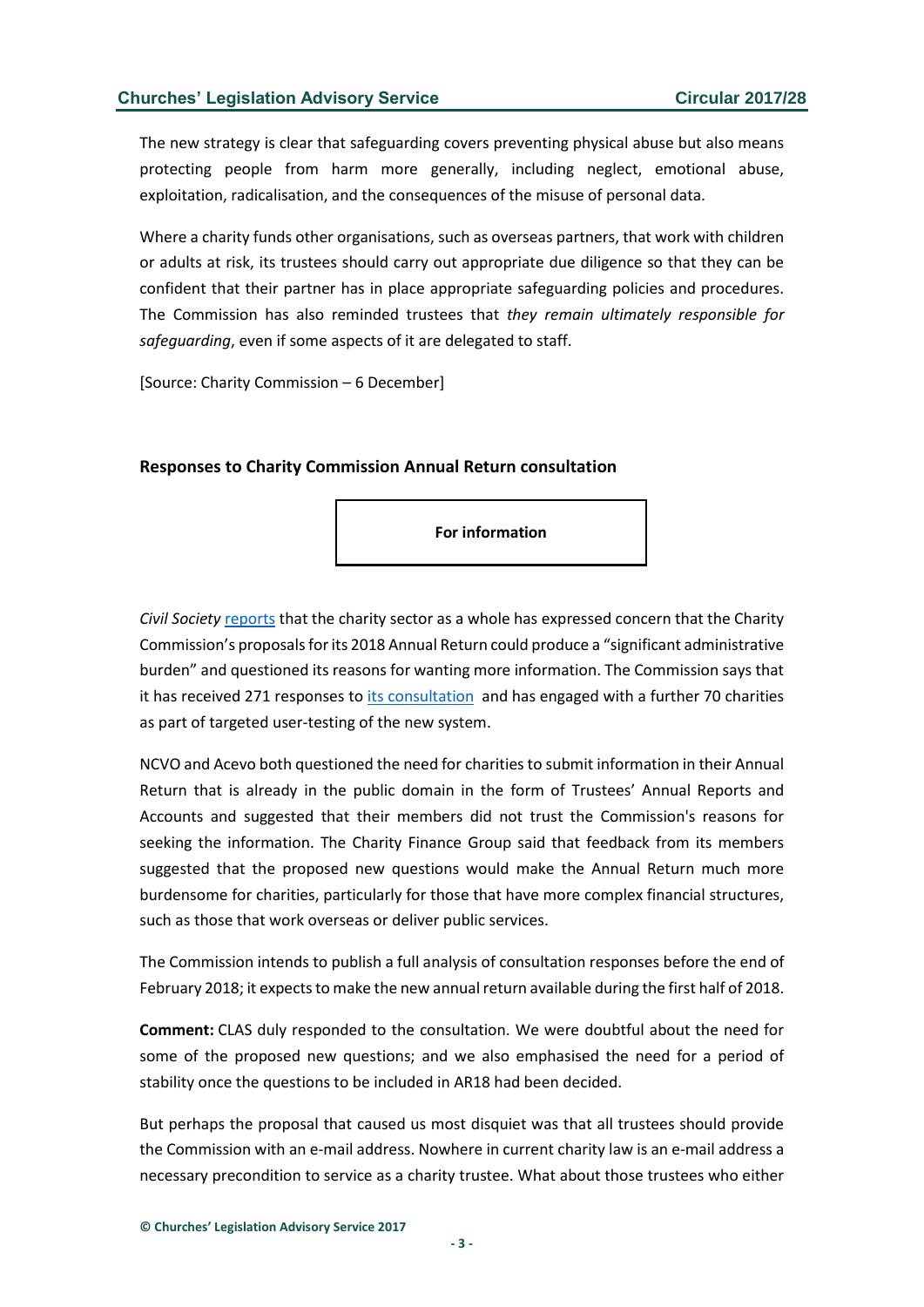prefer not to use IT or simply cannot get the hang of it? According to the Office for National Statistics, about 9 per cent of the population does not use computers: are they to be excluded?

[Source: *Civil Society* – 27 November]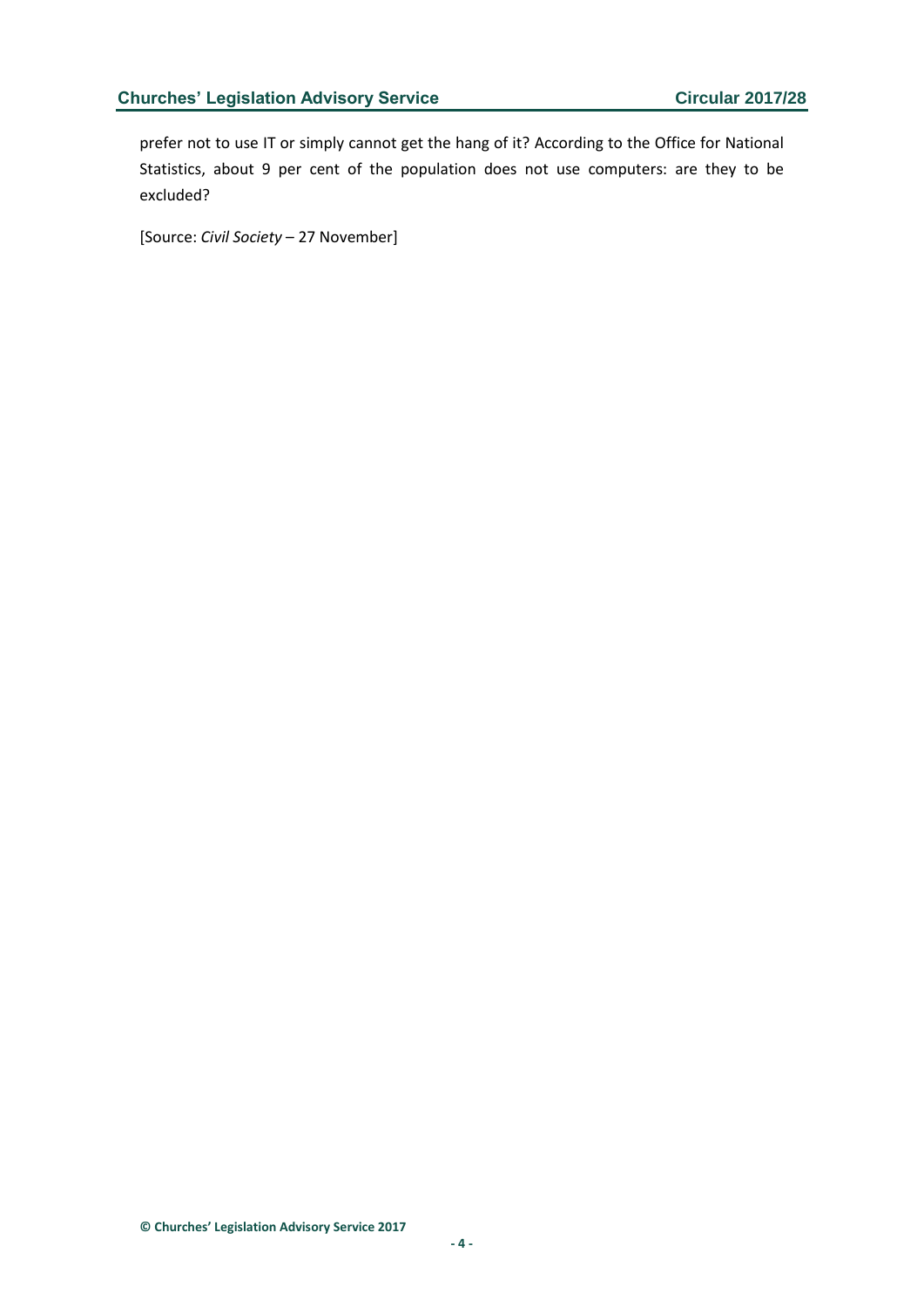## <span id="page-4-0"></span>**EMPLOYMENT**

<span id="page-4-1"></span>**Employment status and holiday pay**

**For information**

In *Conley King v The Sash Window Workshop Ltd and Richard Dollar* (C-214/16) the Court of Justice of the EU has [concluded](http://curia.europa.eu/jcms/upload/docs/application/pdf/2017-11/cp170126en.pdf) that where an individual has been mis-categorised as selfemployed instead of as a worker, then the associated holiday pay compensation must cover loss for all holiday, untaken or unpaid, over the whole of the engagement. International law firm McDermott Will & Emery have published a helpful [blog post](http://www.mwe.com/en/thought-leadership/publications/2017/11/holiday-back-pay-calculation-span-engagement) on the case and its potential repercussions.

As previously reported, Mr King worked for The Sash Window Workshop ('SWWL') on the basis of a 'self-employed commission-only contract' from 1999 until he retired in 2012. Under that contract, Mr King was paid on a commission-only basis. When he took annual leave, it was unpaid. Upon termination of his employment relationship, Mr King sought to recover payment for his annual leave for the entire period of his engagement. SWWL rejected the claim made by Mr King who therefore made a claim to the Employment Tribunal.

At the conclusion of those proceedings, the Employment Tribunal found, crucially, that Mr King was a 'worker' within the meaning of the UK legislation transposing the Working Time Directive and that he was entitled to payment in lieu of leave.

The CJEU found that Mr King had been prevented from taking holiday because SWWL had denied him the right to take it. It would be inequitable to allow it to benefit from that wrong. As a result, Mr King's right to paid leave had continued to accrue and was carried over until he could exercise the right to take paid holiday, or until the termination of his engagement.

Where such a situation arises because of sickness, the Court of Justice has previously held that national law may limit the period during which holiday accrues. However, in Mr King's case, which did not involve illness, the putative employer financially benefitted from depriving him of the right to paid leave. It did not matter that SWWL genuinely thought that Mr King was self-employed. As such, an employer which does not allow a worker to take paid leave "must bear the consequences". There should be no restriction on the carry-over of holiday where the employer has been unjustly enriched to the detriment of the worker.

The McDermott Will & Emery blog post also notes some significant results of this ruling, namely that if an organisation engages any self-employed contractor who is really a worker, then there is the potential for a claim like Mr King's to be made. Even if an organisation does pay for holiday, but isn't paying the proper amount, then it should also take note of the CJEU's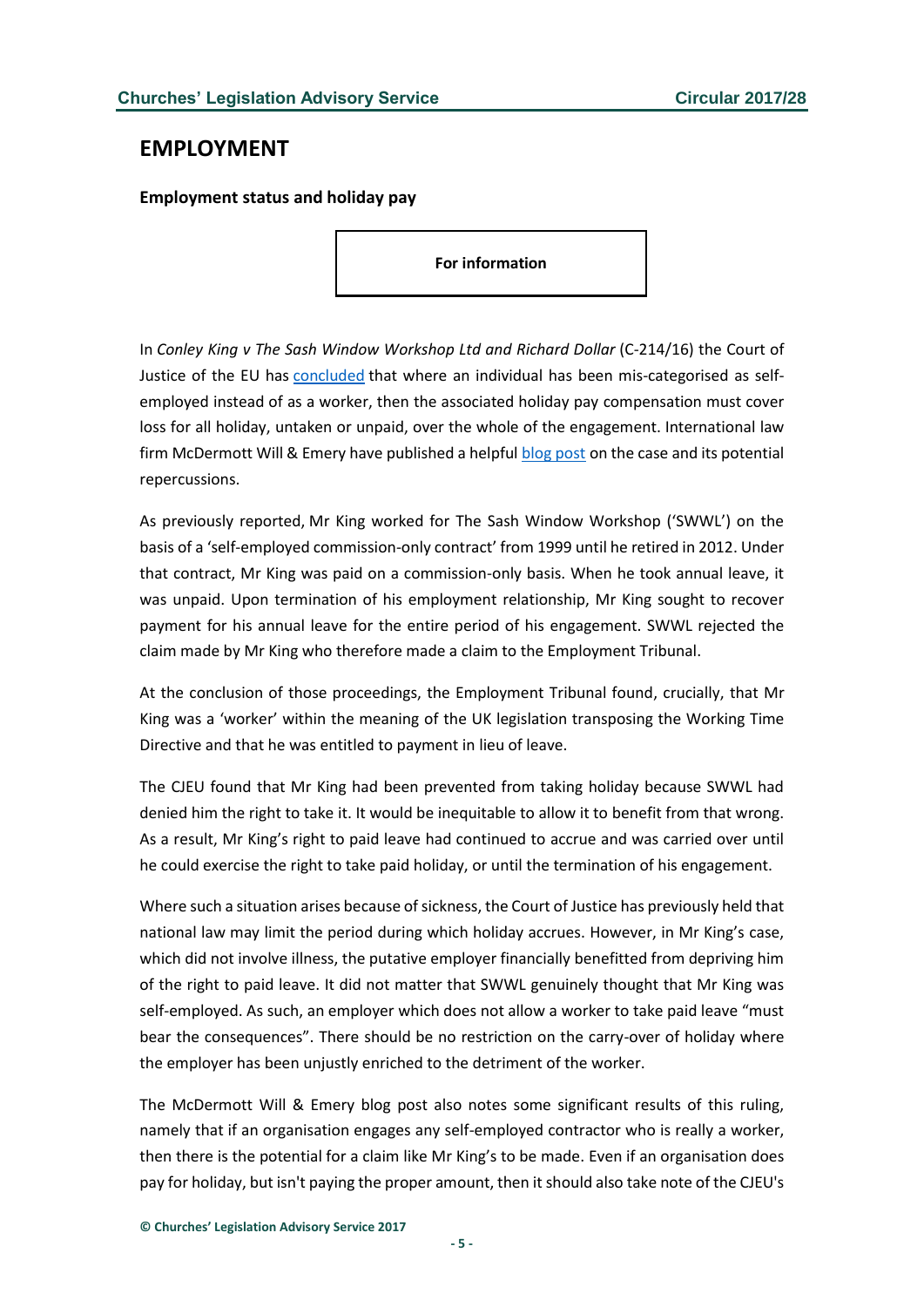focus on the employer's culpability. If the employer has unjustly enriched itself, then it should not get the benefit of any restriction on the amount of compensation payable.

[Source: CJEU & McDermott Will & Emery – 29 November]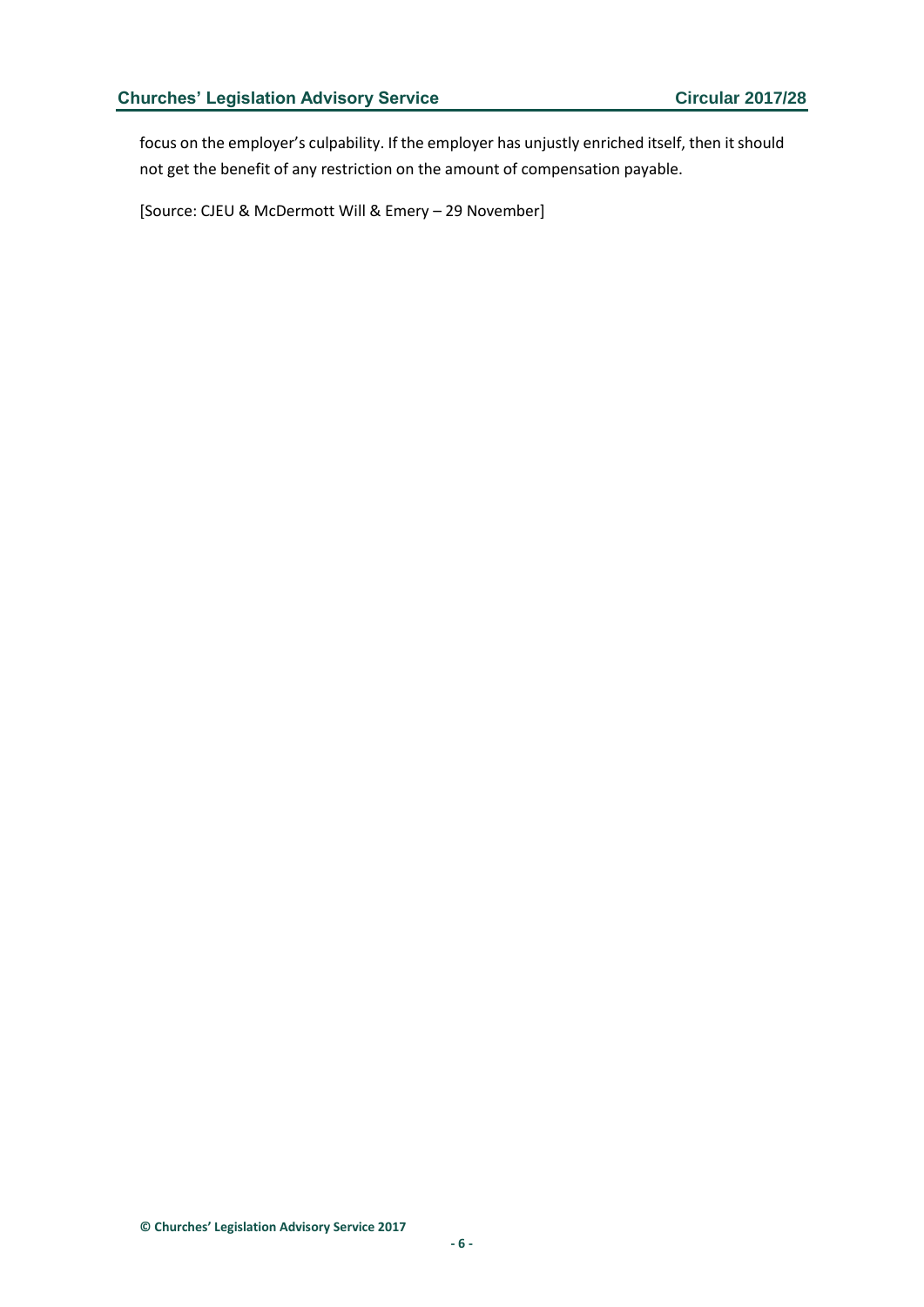# <span id="page-6-0"></span>**FAITH & SOCIETY**

<span id="page-6-1"></span>**Cohabitation, unregistered weddings and opposite-sex civil partnerships**

**For information**

The issues of rights for cohabiting couples, no-fault divorce, unregistered weddings and the possibility of opposite-sex civil partnerships have been very much in the news. The number of unmarried couples living together has more than doubled in recent years, from 1.5 million in 1996 to 3.3 million in 2017, and the President of the Supreme Court, Lady Hale, has recently voiced support the introduction of no-fault divorce in England and Wales and for new legal rights for unmarried couples. Resolution (formerly known as the Solicitors Family Law Association) recently published the results of a ComRes survey which found, among other things, that two-thirds of people in cohabiting relationships are unaware that there is no such as thing as "common-law marriage" in England and Wales. (Not, it should be said, for want of family lawyers pointing out that fact *ad nauseam.*)

Coincidentally, in *Smith v Lancashire Teaching Hospitals NHS Trust & Ors* [\[2017\] EWCA Civ](http://www.bailii.org/ew/cases/EWCA/Civ/2017/1916.html)  [1916,](http://www.bailii.org/ew/cases/EWCA/Civ/2017/1916.html) the Court of Appeal heard a challenge to the current regime of bereavement damages under section 1A of the Fatal Accidents Act 1976 and held that the unmarried cohabiting partner of a man who had died in a fatal accident was entitled to damages. Ms Smith had argued that the refusal to give her damages breached Article 8 ECHR (respect for private and family life): the Court of Appeal rejected the counter-argument that "family life" ceased to exist on the death of one of the cohabitants.

As to unregistered weddings, a Channel 4 documentary, *The Truth About Muslim Marriage*, looked at the incidence of unregistered *nikah* marriages in the Muslim community and, in effect, called for the reform of marriage law in England and Wales along the lines of the law in Scotland and Northern Ireland: registering celebrants rather than buildings. The conclusions of the programme were by no means unchallenged, but there is certainly evidence that some couples have married in what they thought was a ceremony valid in secular law only to find later on that their marriage had not been registered.

Finally, there were press reports – though how accurate, who knows? – that the Government is inclined to support Tim Loughton's forthcoming private Member's bill in the Commons which, *inter alia*, would introduce opposite-sex civil partnerships in England and Wales.

[Source: CLAS Summary – 7 December]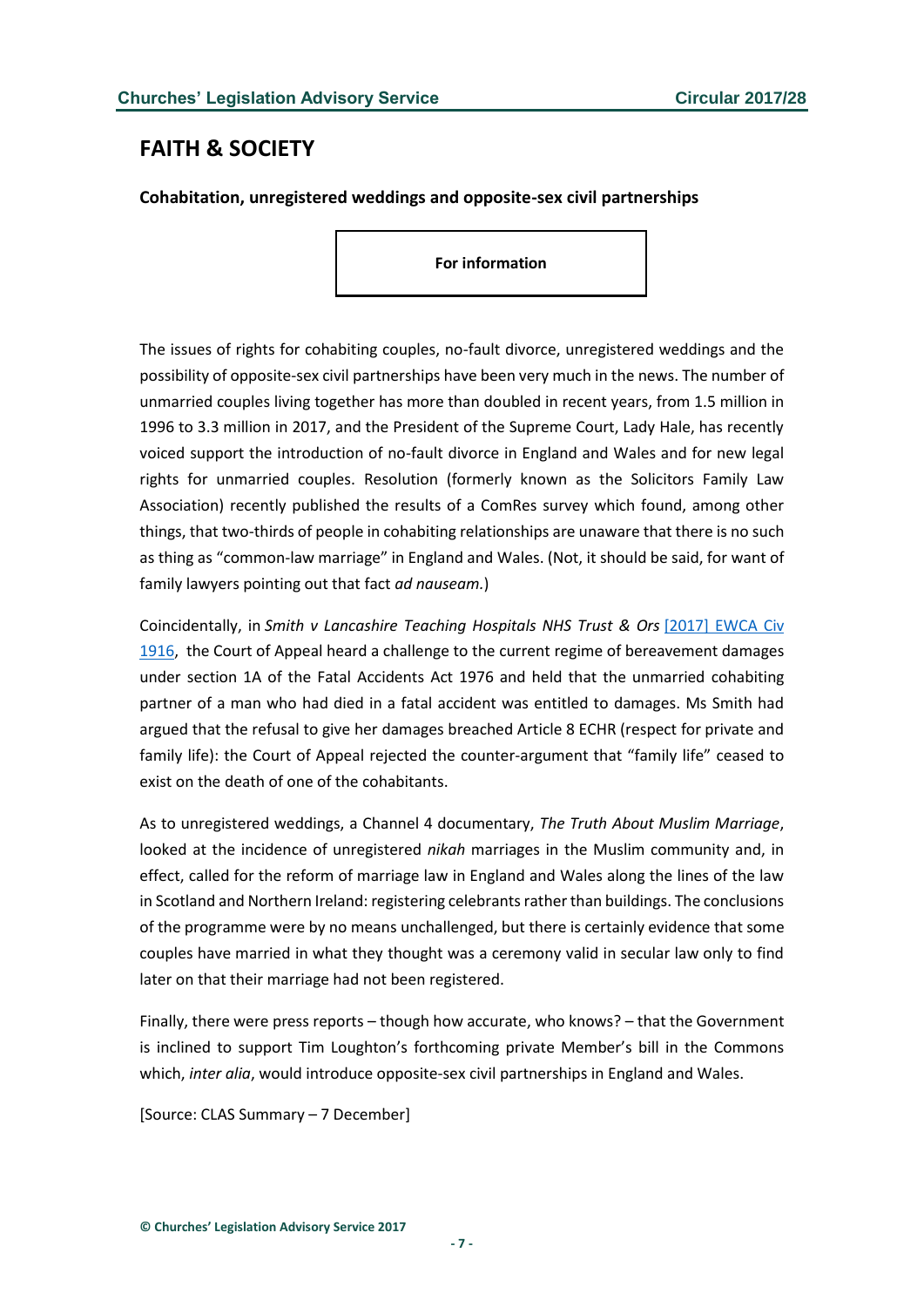#### <span id="page-7-0"></span>**Faith leaders give evidence on Citizenship and Civic Engagement**

**For information**

Giving evidence to the House of [Lords Citizenship and Civic Engagement Committee,](http://www.parliament.uk/citizenship-civic-engagement) Chief Rabbi Ephraim Mirvis and Cardinal Vincent Nichols talked about the religious aspect of civic engagement, looking in particular at what faith communities contribute to society and at the meaning of "fundamental British values".

On the current state of civic engagement in the UK, the Chief Rabbi suggested that a new societal divide was being created, outside of traditional political divisions, by a "them-and-us mindset". This led people to choose between individual and universal values, which was unhealthy for society. Cardinal Nichols suggested that civic engagement was seen at its best during emergencies, but that divides were exacerbated when people felt that their contribution was not wanted (for example, in the labour market). He said that the "level of long-term volunteering was not great" and that the country lacked "an over-arching narrative" of what it meant "to be part of this society".

Cardinal Nichols went on to highlight the effective partnerships maintained between the Roman Catholic Church and the Government, particularly in relation to education, but noted the fact that many Catholic charities avoided Government funding in order better to promote the ethos of their work without the issue of conflicting values. Both speakers agreed that religion was an "enormous resource" for society and that it should be acknowledged as such.

When asked whether the original list of "fundamental British values" that came from Ofsted needed to be expanded, and how a consensus could be achieved for a new list, neither suggested that the list needed expanding, though Cardinal Nicholas noted that he would like to see freedom of religious expression included, rather than simple religious tolerance. The Chief Rabbi suggested that, rather than expanding the list, it would be better for it to include a small number of headline values which were easy for people to understand and would allow them to come to a deeper understanding on their own. Neither speaker had any issue with the term "fundamental", so long as it did not lead to "fundamentalism", and both felt that including the term "British" helped maintain an important link to the country's history and way of life.

[Source: CLAS Summary – 7 December]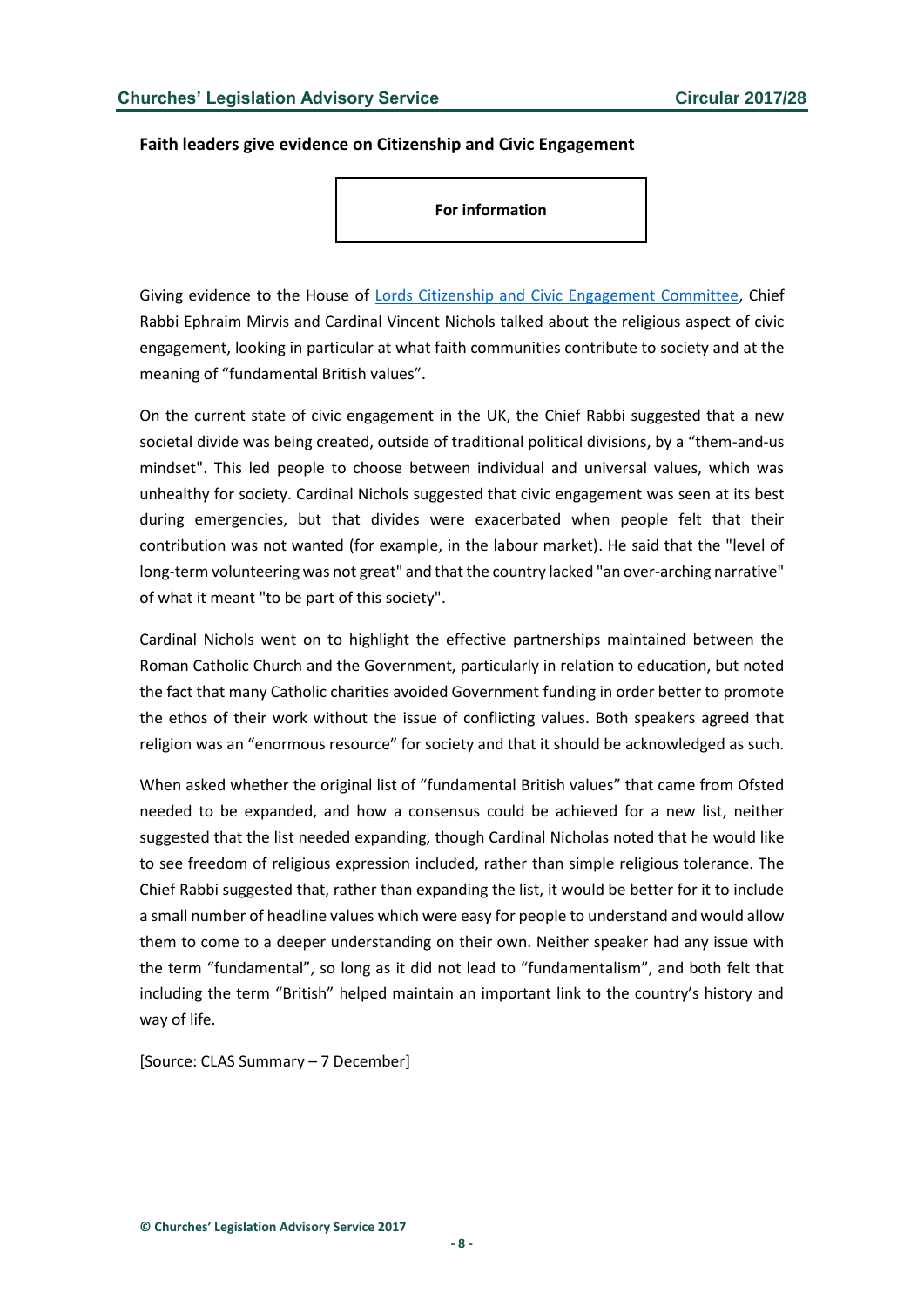# <span id="page-8-0"></span>**ODDS & ENDS**

<span id="page-8-1"></span>**ICO Guide to the GDPR published**

**For information and possibly for action**

The Information Commissioner's Office (ICO) has published its new "Guide to the General Data [Protection Regulation](http://ico.org.uk/for-organisations/guide-to-the-general-data-protection-regulation-gdpr/)", which includes expanded sections on using consent to process personal data, contracts and possible liabilities.

The Guide to the GDPR explains the provisions of the GDPR to help organisations comply with its requirements. It is for those who have day-to-day responsibility for data protection. The ICO describes the Guide as a "living" document, which is still being expanded in key areas.

It replaces the "Overview of GDPR" document and includes links to relevant sections of the GDPR itself, to other ICO guidance and to guidance produced by the EU's Article 29 Working Party. The Working Party includes representatives of the data protection authorities from each EU member state, and the ICO is the UK's representative. The new Guide also complements the ICO's previously published documents - the [GDPR: 12 Steps to take now](http://ico.org.uk/media/1624219/preparing-for-the-gdpr-12-steps.pdf) and the [Getting ready for GDPR checklist.](http://ico.org.uk/for-organisations/resources-and-support/data-protection-self-assessment/getting-ready-for-the-gdpr/)

[Source: ICO – 27 November]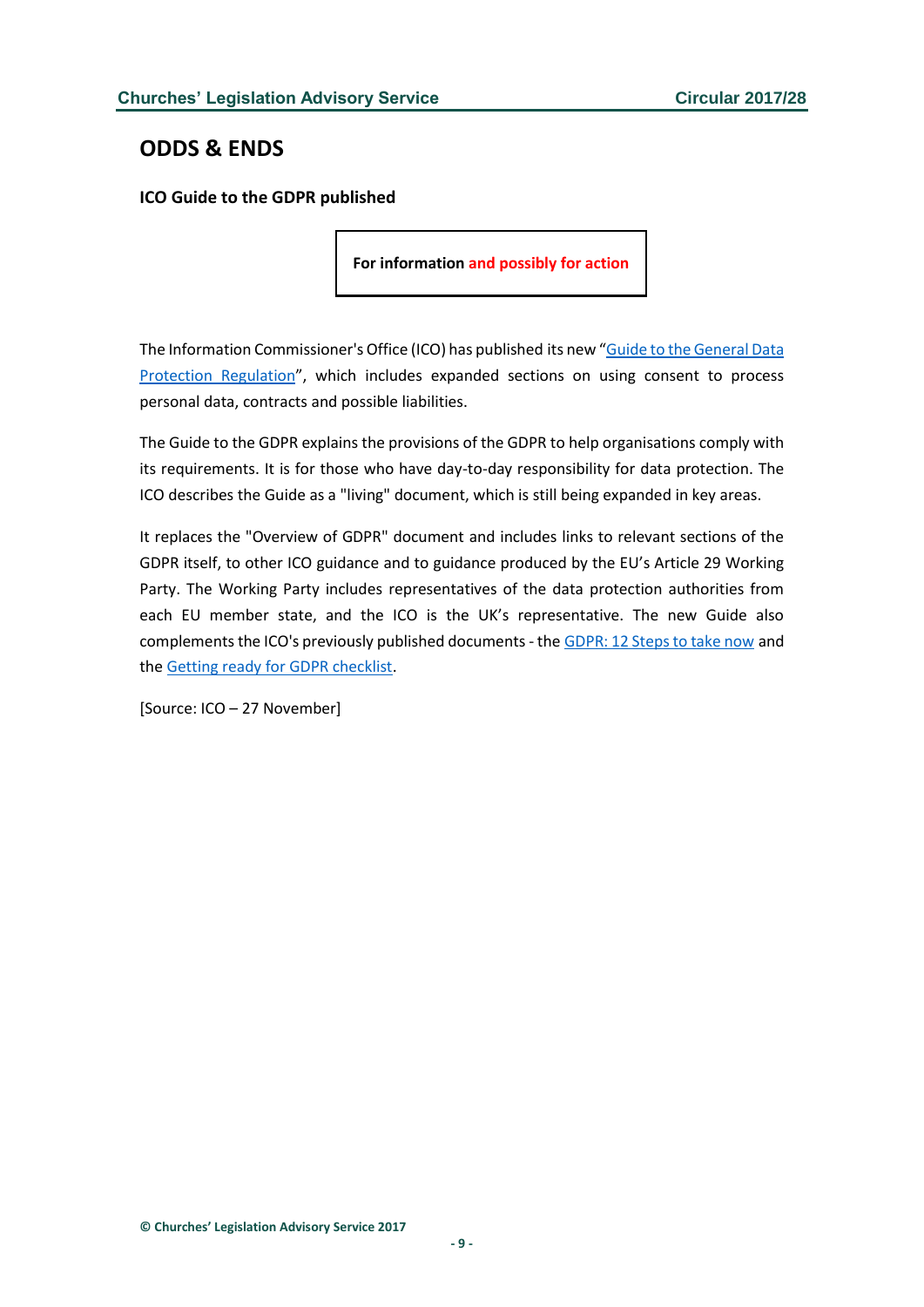## <span id="page-9-0"></span>**PROPERTY & PLANNING**

#### <span id="page-9-1"></span>**Government to consult on Housing Ombudsman**

**For information**

Member Churches who are involved with the provision of social housing may be interested in the Government's [announcement](http://www.gov.uk/government/speeches/building-the-homes-we-deserve) that it will look at a number of options to improve consumer redress across the housing sector. Speaking to an audience of housing professionals in London, Secretary of State for Communities and Local Government Sajid Javid set out the Department's further plans for "fixing the broken housing market".

In his speech, the Communities Secretary included reference to tenants of charities, whose current regulator in the case of any property issues is the Charity Commission. He noted that housing was a highly specialised area and that it fell well outside the Commission's usual remit, leaving both the Commission and charity tenants unable to properly deal with complaints.

Because of this, and a number of other loopholes in the system, the Government has announced that it will be consulting on the creation of a new Housing Ombudsman as part of its plans to reform the leasehold market and tackle abuses. The Housing Ombudsman would be a single, transparent and accountable body with a remit covering the whole of the housing sector – including both private and social landlords and the providers of new-build homes.

[Source: DCLG – 29 November]